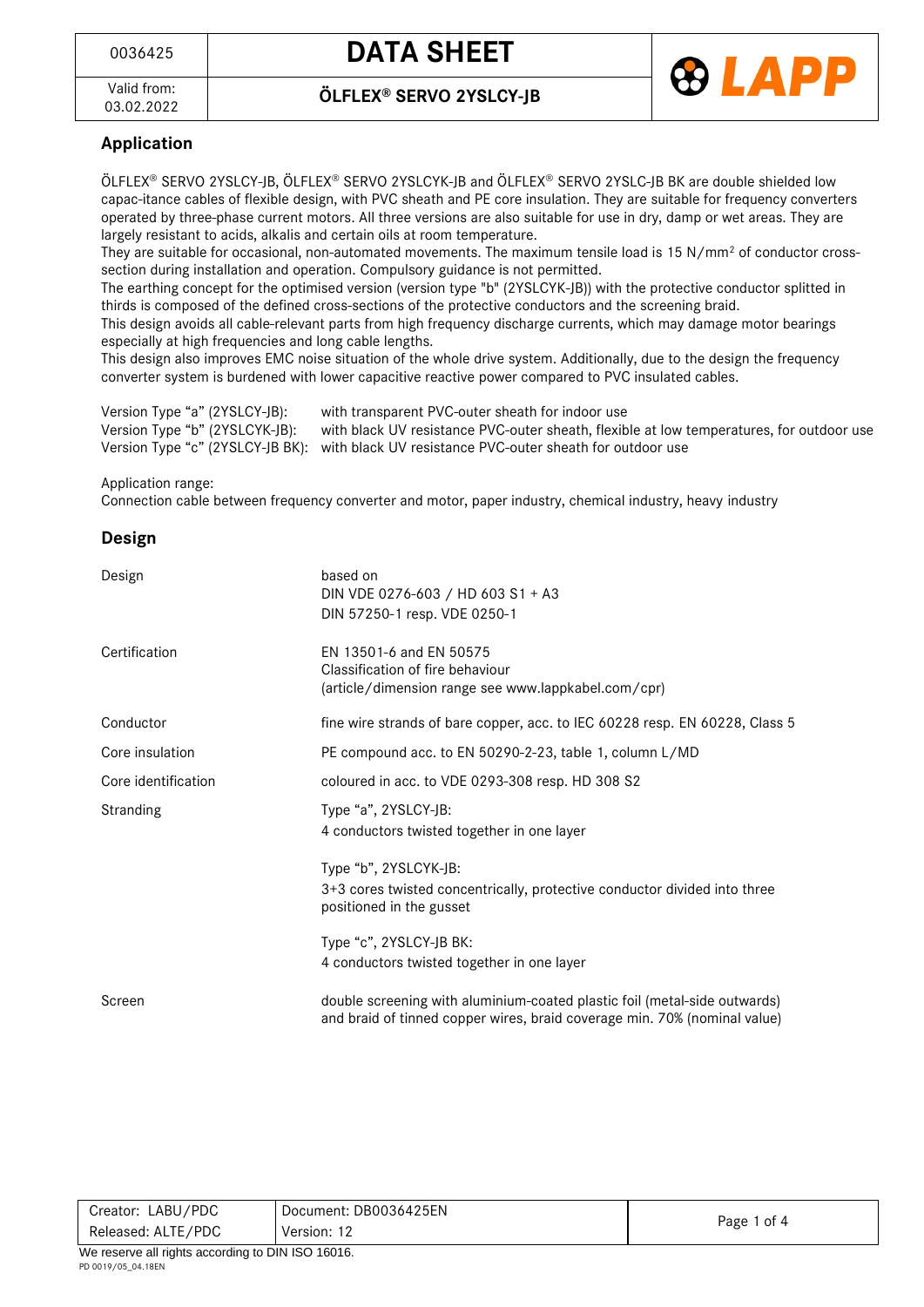| 0036425 |  |
|---------|--|



| Valid from:<br>03.02.2022 | ÖLFLEX <sup>®</sup> SERVO 2YSLCY-JB                                                                                                       |  |
|---------------------------|-------------------------------------------------------------------------------------------------------------------------------------------|--|
| Outer sheath              | Type "a", 2YSLCY:<br>PVC sheath TM2 acc. to EN 50363-4-1<br>colour: transparent                                                           |  |
|                           | Type "b", 2YSLCYK-JB:<br>PVC sheath, acc. to EN 50363-4-1,<br>UV resistant, cold flexible, outdoor use<br>colour: black, similar RAL 9005 |  |
|                           | Type "c", 2YSLCY-BK:<br>PVC sheath TM2 acc. to EN 50363-4-1<br>UV resistant, outdoor use,<br>colour: black, similar RAL 9005              |  |
| 医肌动脉 化乙基苯甲酸 医心包 医心包 医心包   |                                                                                                                                           |  |

## **Electrical properties**

| Specific insulation resistance<br>$(20^{\circ}C)$ | $> 20$ G $\Omega$ x cm                                   |              |  |  |  |
|---------------------------------------------------|----------------------------------------------------------|--------------|--|--|--|
| Nominal voltage                                   | $U_0 / U$ :                                              | 600 / 1000 V |  |  |  |
| Test voltage                                      | 4000 V AC<br>$core / core$ :<br>core / screen: 4000 V AC |              |  |  |  |
| Surface transfer impedance                        | $\leq$ 250 $\Omega$ / km (at 30 MHz)                     |              |  |  |  |

## **Mechanical and thermal properties**

| Min. bending radius                                                                                        | occasional flexing:<br>fixed installation: | 15 x outer diameter<br>4 x outer diameter                                                                                     |                                                |  |  |  |  |
|------------------------------------------------------------------------------------------------------------|--------------------------------------------|-------------------------------------------------------------------------------------------------------------------------------|------------------------------------------------|--|--|--|--|
| Temperature range                                                                                          | Type "a", 2YSLCY:                          |                                                                                                                               |                                                |  |  |  |  |
|                                                                                                            | occasional flexing:                        |                                                                                                                               | -5 °C up to +70 °C max. conductor temperature  |  |  |  |  |
|                                                                                                            | fixed installation:                        |                                                                                                                               | -40 °C up to +70 °C max. conductor temperature |  |  |  |  |
|                                                                                                            | Type "b", 2YSLCYK-JB:                      |                                                                                                                               |                                                |  |  |  |  |
|                                                                                                            | occasional flexing:                        |                                                                                                                               | -15 °C up to +70 °C max. conductor temperature |  |  |  |  |
|                                                                                                            | fixed installation:                        |                                                                                                                               | -40 °C up to +70 °C max. conductor temperature |  |  |  |  |
|                                                                                                            | Type "c", 2YSLCY-JB BK:                    |                                                                                                                               |                                                |  |  |  |  |
|                                                                                                            | occasional flexing:                        |                                                                                                                               | -5 °C up to +70 °C max. conductor temperature  |  |  |  |  |
|                                                                                                            | fixed installation:                        |                                                                                                                               | -40 °C up to +70 °C max. conductor temperature |  |  |  |  |
| Flammability                                                                                               |                                            | flame retardant acc. to IEC 60332-1-2 resp. EN 60332-1-2                                                                      |                                                |  |  |  |  |
| UV-resistance                                                                                              |                                            | Type "b" and "c" EN 50525-1 resp. VDE 0285-525-1,                                                                             |                                                |  |  |  |  |
|                                                                                                            |                                            | cables with black sheath are suitable for a permanent<br>outdoor use.                                                         |                                                |  |  |  |  |
|                                                                                                            |                                            |                                                                                                                               |                                                |  |  |  |  |
| Tests                                                                                                      |                                            | acc. to EN 4892-2-2006, method A (change of colour allowed)<br>acc. to IEC 60811 resp. EN 60811, VDE 0472, EN 50395, EN50396  |                                                |  |  |  |  |
| General requirements<br>These cables are conform to the EU-Directive 2014/35/EU (Low Voltage<br>Directive) |                                            |                                                                                                                               |                                                |  |  |  |  |
|                                                                                                            |                                            | A part of these cables (see www.lappkabel.com/cpr) are classified<br>in accordance with the EU-Regulation no. 305/2011 (CPR). |                                                |  |  |  |  |
| Environmental information                                                                                  | 2011/65/EU (RoHS).                         | These cables meet the substance-specific requirements of the EU Directive                                                     |                                                |  |  |  |  |
| Creator: LABU/PDC                                                                                          | Document: DB0036425EN                      |                                                                                                                               |                                                |  |  |  |  |
| Released: ALTE/PDC                                                                                         | Version: 12                                |                                                                                                                               | Page 2 of 4                                    |  |  |  |  |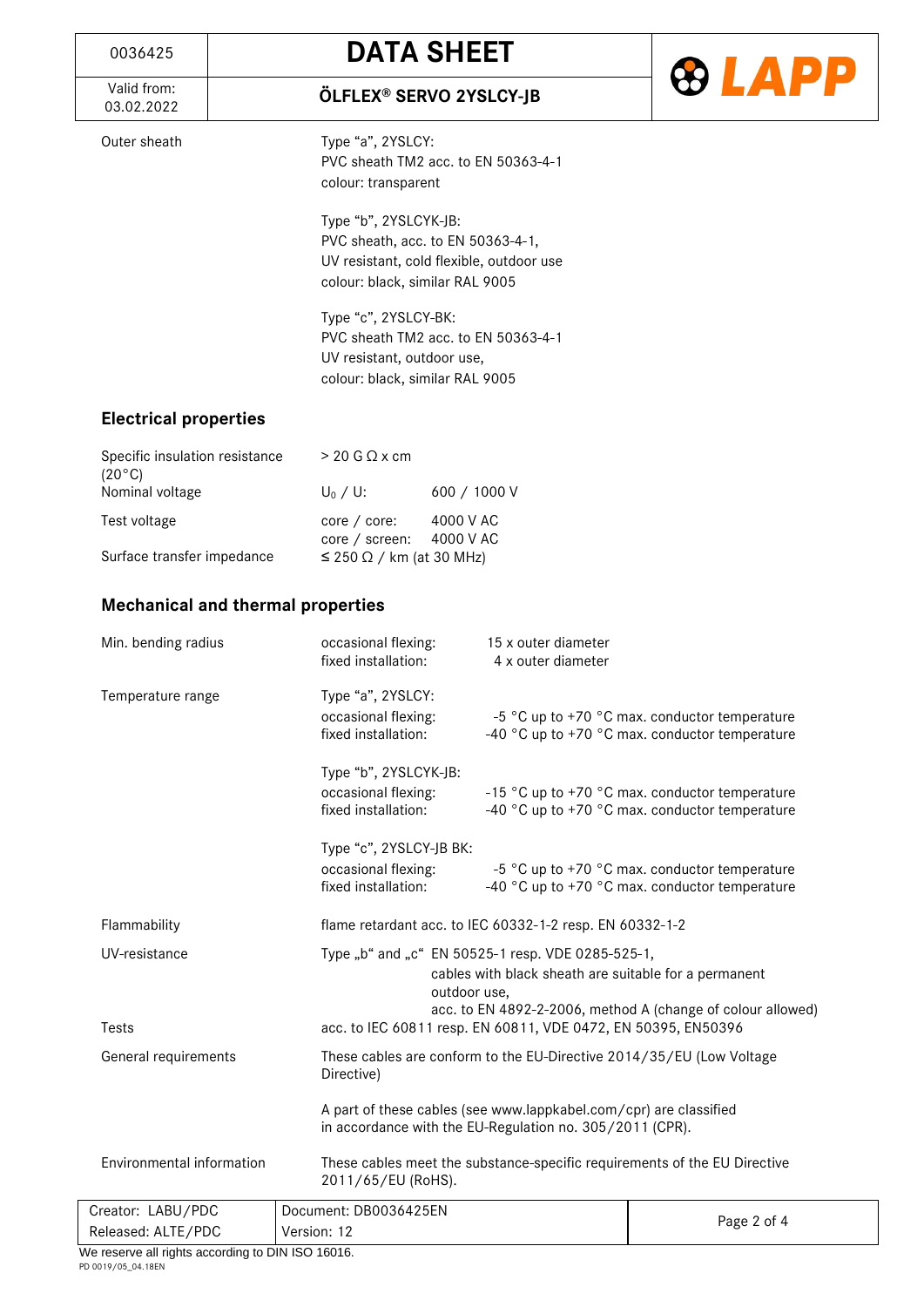Valid from:<br>03.02.2022

03.02.2022 **ÖLFLEX® SERVO 2YSLCY-JB**



| _  _ _<br>.        |                       |             |  |  |  |  |  |
|--------------------|-----------------------|-------------|--|--|--|--|--|
| Released: ALTE/PDC | Version: 12           | Page 3 of 4 |  |  |  |  |  |
| Creator: LABU/PDC  | Document: DB0036425EN |             |  |  |  |  |  |